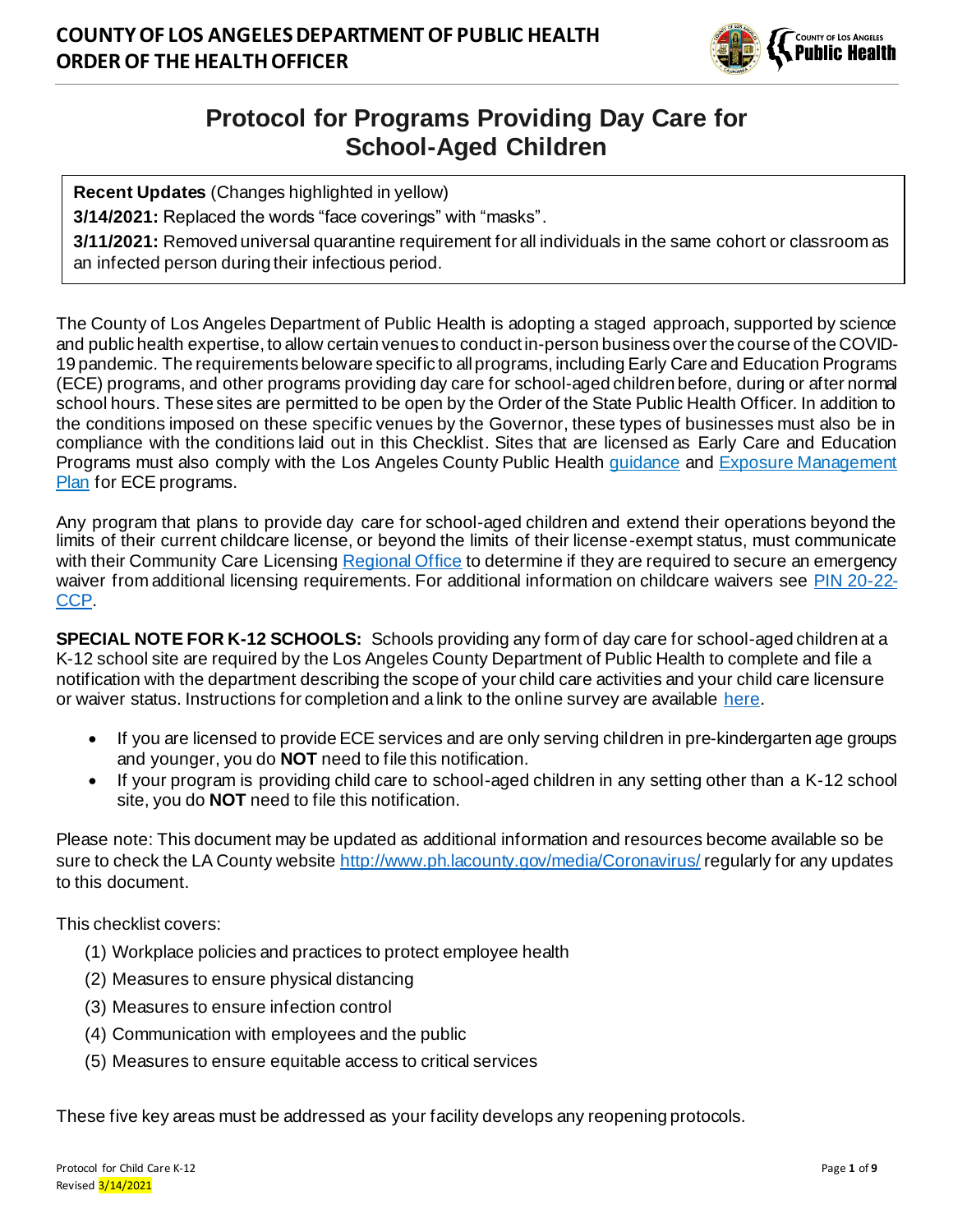

#### **All Programs covered by this guidance must implement all applicable measures listed below and be prepared to explain why any measure that is not implemented is not applicable to the Program.**

| <b>Program Name:</b>     | <b>LAUSD Student Supervision</b>                                |
|--------------------------|-----------------------------------------------------------------|
| <b>Facility Address:</b> | See LA Unified COVID-19 T1 Planning Form for Additional Details |

### **A. WORKPLACE POLICIES AND PRACTICES TO PROTECT EMPLOYEE HEALTH (CHECK ALL THAT APPLY TO THE FACILITY)**

- ❑ Everyone who can carry out their work duties from home has been directed to do so.
- ❑ Vulnerable staff (those above age 65, those with chronic health conditions) are assigned work that can be done from home whenever possible.
- ❑ Work processes are reconfigured to the extent possible to increase opportunities for employees to work from home. Consider offering workers, and volunteer staff who request modified duties options that minimize their contact with others (e.g., administrative duties).

❑ Alternate, staggered or shift schedules have been instituted if possible, to maximize physical distancing.

- ❑ All employees (including paid staff, and volunteers; referred to collectively as "employees") have been told not to come to work if sick, or if they are exposed to a person who has COVID-19. Employees understand to follow DPH guidance for self-isolation and quarantine, if applicable. Workplace leave policies have been reviewed and modified to ensure that employees are not penalized when they stay home due to illness.
- ❑ Upon being informed that one or more employees test positive, the employer has a plan or protocol in place to have the case(s) isolate themselves at home and require the immediate self -quarantine of all employees that had a workplace exposure to the case(s). The employer's plan should have a protocol for all quarantined employees to have access to or be tested for COVID-19 in order to determine whether there have been additional workplace exposures, which may require additional COVID-19 control measures.
- ❑ Symptom screenings are conducted before employees may enter the workspace. The site must follow DPH guidance on **[Decision Pathways](http://publichealth.lacounty.gov/media/Coronavirus/docs/education/ScreeningEducationSettings.pdf)** for persons who screen positive for symptoms prior to entry to the educational institution or while at the educational institution. Screening must include a check-in concerning symptoms consistent with possible COVID-19 infection listed on the Decision Pathway and if the employee has had contact with a person known to be infected with COVID-19 in the last 14 days. These checks can be done remotely or in person upon the employees' arrival. A temperature check should also be done at the worksite if feasible.
- ❑ Facilities are required to notify the Department of Public Health of all individuals with confirmed COVID-19 who were on site at any point within the 14 days prior to the illness onset date. A confirmed COVID-19 case is an individual who has a positive COVID-19 test. The illness onset date is the first date of COVID-19 symptoms or the COVID-19 test date, whichever is earlier.
- Protocol for Child Care K-12 Page **2** of **9** ❑ Secure, online reporting is the preferred method for notifying DPH of COVID-19 exposures and can be done on a computer or mobile device with access to the secure web application: http://www.redcap. link/lacdph.educationsector.covidreport. If online reporting is not possible, reporting can be done manually by downloading and completing the [COVID-19 Case and Contact Line List](http://publichealth.lacounty.gov/acd/Diseases/EpiForms/COVID_OBlinelist_Education_Sector.xlsm) for the Education Sector and sending it to [ACDC-Education@ph.lacounty.gov](mailto:ACDC-Education@ph.lacounty.gov).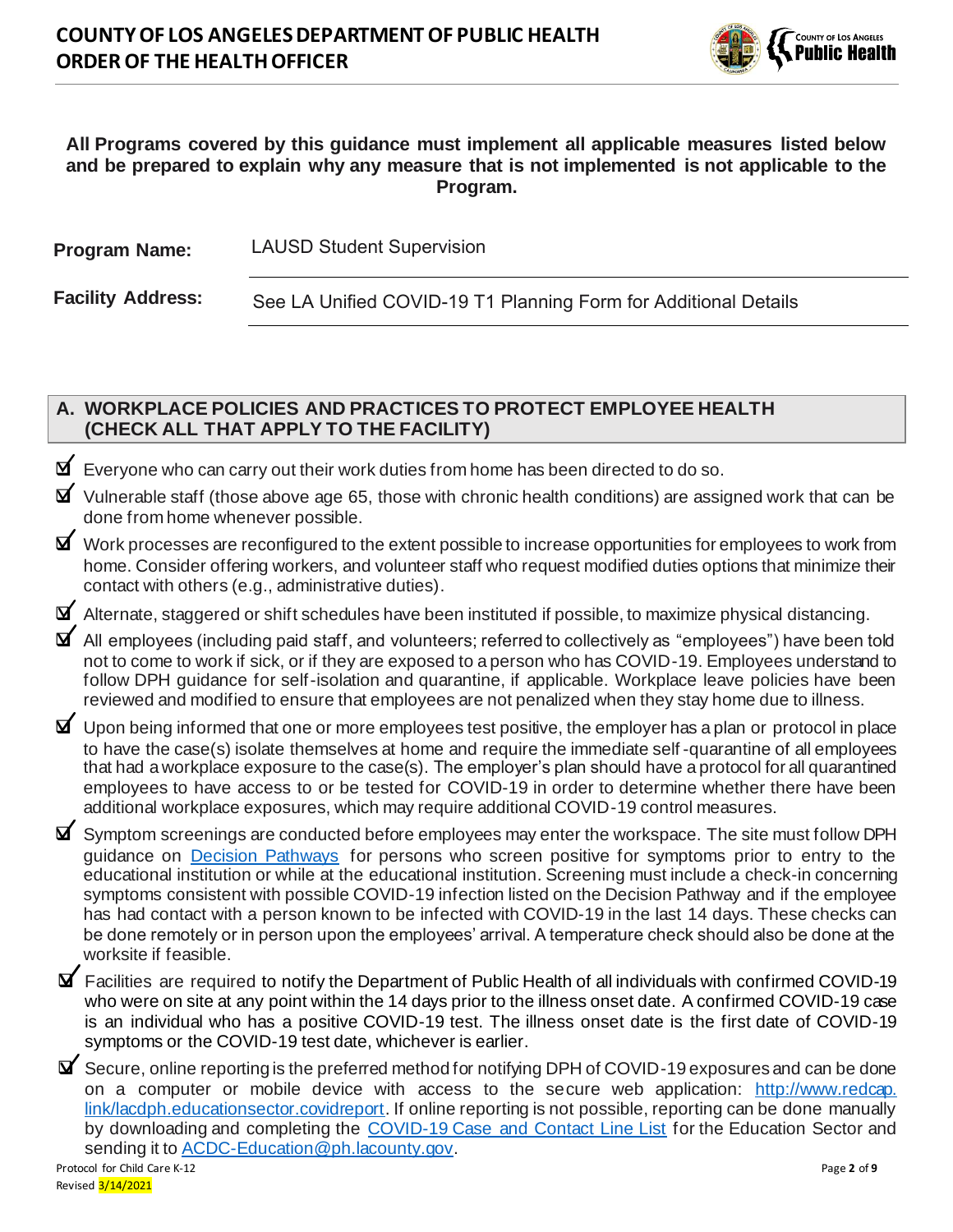

- Reporting of 1 or 2 confirmed cases should be done within 1 business day of being notified of the case(s).
- In the event that 3 or more cases are identified within a 14 day-period, the employer should immediately report this cluster to the Department of Public Health. The Department of Public Health will work with the program to determine whether the cluster is an outbreak that will require a public health outbreak investigation.
- **⊡** Employees who have contact with others are offered, at no cost, an appropriate mask that covers the nose and mouth. The mask must be worn by the employee at all times during the workday when in contact or likely to come into contact with others. Employees who have been instructed by their medical provider that they should not wear a mask must wear a face shield with a drape on the bottom edge, to be in compliance with State directives, as long as their condition permits it. A drape that is form fitting under the chin is preferred. Masks with one-way valves must not be used.
- **I** All emplovees must wear **masks** at all times except when working alone in private offices with closed doors or when eating or drinking. The exception made previously for employees working in cubicles with solid partitions exceeding the height of the employee while standing is overridden.
- **I** Employees are instructed to wash or replace their masks daily.
- ❑ To ensure that masks are worn consistently and correctly, employees are discouraged from eating or drinking except during their breaks when they are able to safely remove their masks and physically distance from others. At all times when eating or drinking, employees must maintain at least a six-foot distance from others. When eating or drinking, it is preferred to do so outdoors and away from others, if possible. Eating or drinking at a cubicle or workstation is preferred to eating in a breakroom if eating in a cubicle or workstation provides greater distance from and barriers between workers.
- ❑ Occupancy is reduced and space between employees is maximized in any room or area used employees for meals and/or breaks. This has been achieved by:
	- $\bullet$  Posting a maximum occupancy that is consistent with enabling a distance of at least six feet between individuals in rooms or areas used for breaks; and
	- Staggering break or mealtimes to reduce occupancy in rooms or areas used for meals and breaks; and
	- Placing tables six feet apart and assuring six feet between seats, removing or taping seats to reduce occupancy, placing markings on floors to assure distancing, and arranging seating in a way that minimizes face-to-face contact. Use of partitions is encouraged to further prevent spread but should not be considered a substitute for reducing occupancy and maintaining physical distancing.
- ❑ Employees are offered gloves to be used for tasks such as serving food, handling trash, or using cleaning and disinfectant products
- $\blacktriangleright$  Employees have been instructed to maintain at least a six (6) feet distance from visitors and from each other in all areas of the facility whenever feasible. Employees may momentarily come closer as necessary to assist children, or as otherwise necessary.
- ❑ Restrooms and other common areas are disinfected frequently, on the following schedule:
	- o Restrooms \_\_\_\_\_\_\_\_\_\_\_\_\_\_\_\_\_\_\_\_\_\_\_\_\_\_\_\_\_\_\_\_\_\_\_\_\_\_\_\_\_\_\_\_\_\_\_\_\_\_\_\_\_\_\_\_\_\_\_\_\_\_\_\_
	- o Other \_\_\_\_\_\_\_\_\_\_\_\_\_\_\_\_\_\_\_\_\_\_\_\_\_\_\_\_\_\_\_\_\_\_\_\_\_\_\_\_\_\_\_\_\_\_\_\_\_\_\_\_\_\_\_\_\_\_\_\_\_\_\_\_\_
- Disinfectant and related supplies are available to employees at the following location(s):

Hand sanitizer effective against COVID-19 is available to all employees at the following location(s):

\_\_\_\_\_\_\_\_\_\_\_\_\_\_\_\_\_\_\_\_\_\_\_\_\_\_\_\_\_\_\_\_\_\_\_\_\_\_\_\_\_\_\_\_\_\_\_\_\_\_\_\_\_\_\_\_\_\_\_\_\_\_\_\_\_\_\_\_\_\_\_\_\_\_\_\_\_\_\_\_\_

\_\_\_\_\_\_\_\_\_\_\_\_\_\_\_\_\_\_\_\_\_\_\_\_\_\_\_\_\_\_\_\_\_\_\_\_\_\_\_\_\_\_\_\_\_\_\_\_\_\_\_\_\_\_\_\_\_\_\_\_\_\_\_\_\_\_\_\_\_\_\_\_\_\_\_\_\_\_\_\_\_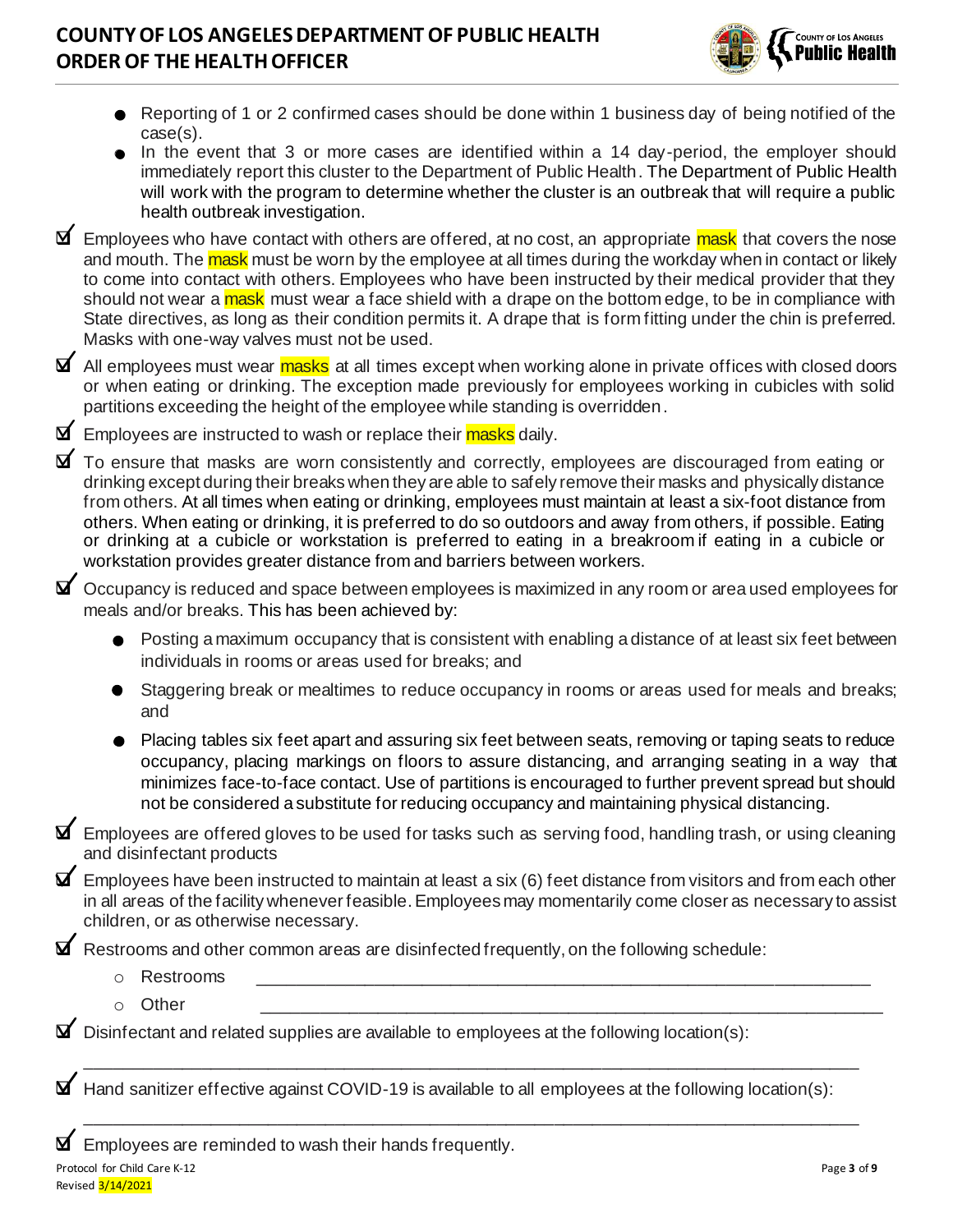

 $\Delta$  A copy of this protocol has been distributed to each employee.

 $\blacktriangleright$  As much as feasible each worker is assigned their own equipment and have been instructed to avoid sharing phones, tablets, two-way radios, other work supplies, or office equipment wherever possible. They have also been instructed to never share PPE.

❑ Where items must be shared, they are disinfected with a cleaner appropriate for the surface between shifts or uses, whichever is more frequent, including the following: shared office equipment, such as copiers, fax machines, printers, telephones, keyboards, staplers, staple removers, letter openers, surfaces in reception areas, shared work stations, audio and video equipment, walkie talkies, etc.

❑ Time is provided for workers to implement cleaning practices during their shift. Cleaning assignments are assigned during working hours as part of the employees' job duties. Modify hours, if necessary, to ensure regular, thorough cleaning, as appropriate. Consider obtaining options for third-party cleaning companies to assist with the increased cleaning demand are procured, as needed.

 $\blacktriangleright$  Monitor staff absenteeism and have a roster of trained back-up staff where available.

All policies described in this checklist other than those related to terms of employment are applied to staff of delivery and any other companies who may be on the premises as third parties.

\_\_\_\_\_\_\_\_\_\_\_\_\_\_\_\_\_\_\_\_\_\_\_\_\_\_\_\_\_\_\_\_\_\_\_\_\_\_\_\_\_\_\_\_\_\_\_\_\_\_\_\_\_\_\_\_\_\_\_\_\_\_\_\_\_\_\_\_\_\_\_\_\_\_\_\_\_\_\_\_\_

❑ Optional—Describe other measures:

### **B. MEASURES TO ENSURE PHYSICAL DISTANCING**

#### **ARRIVAL AND DEPARTURE**

❑ Limit the number of persons in the facility to the number appropriate for maintaining physical distancing.

❑ If transport vehicles (e.g., buses) are used by the program, drivers should practice all safety actions and protocols as indicated for other staff (e.g., hand hygiene, masks, and physical distancing).

- Physical distancing on transport vehicles should also be instituted through measures such as having one child per bus/vehicle seat or using alternating rows.
- o Open windows and maximize space between children and the driver on transport vehicles where possible.

**I** All children, staff, and visitors should wear masks.

 $\blacktriangleright$  Minimize contact between staff, children and families at the beginning and end of the day.

 $\blacktriangleright$  Arrange for drop of and pick-up of children at the door of the facility, if possible, to limit the number of parents or visitors that need to enter the building.

❑ Stagger arrival and drop off-times and locations as consistently as practicable as to minimize scheduling challenges for families.

❑ Designate routes for entry and exit, using as many entrances as feasible. Put in place other protocols to limit direct contact with others as much as practicable.

❑ Provide physical guides, such as tape on floors or sidewalks and signs on walls, to ensure that staff and children remain at least 6 feet apart in lines and at other times (e.g., guides for creating "one-way routes" in hallways, and lines during pick-up and drop off of children).

#### **RECREATIONAL SPACE**

❑ Childcare activities, indoor and out, must be carried out in stable groups of up to 14 children and up to 2 staff or fewer in order to maintain physical distancing among children and between children and staff ("stable" means the same 14 or fewer children are in the same group each day)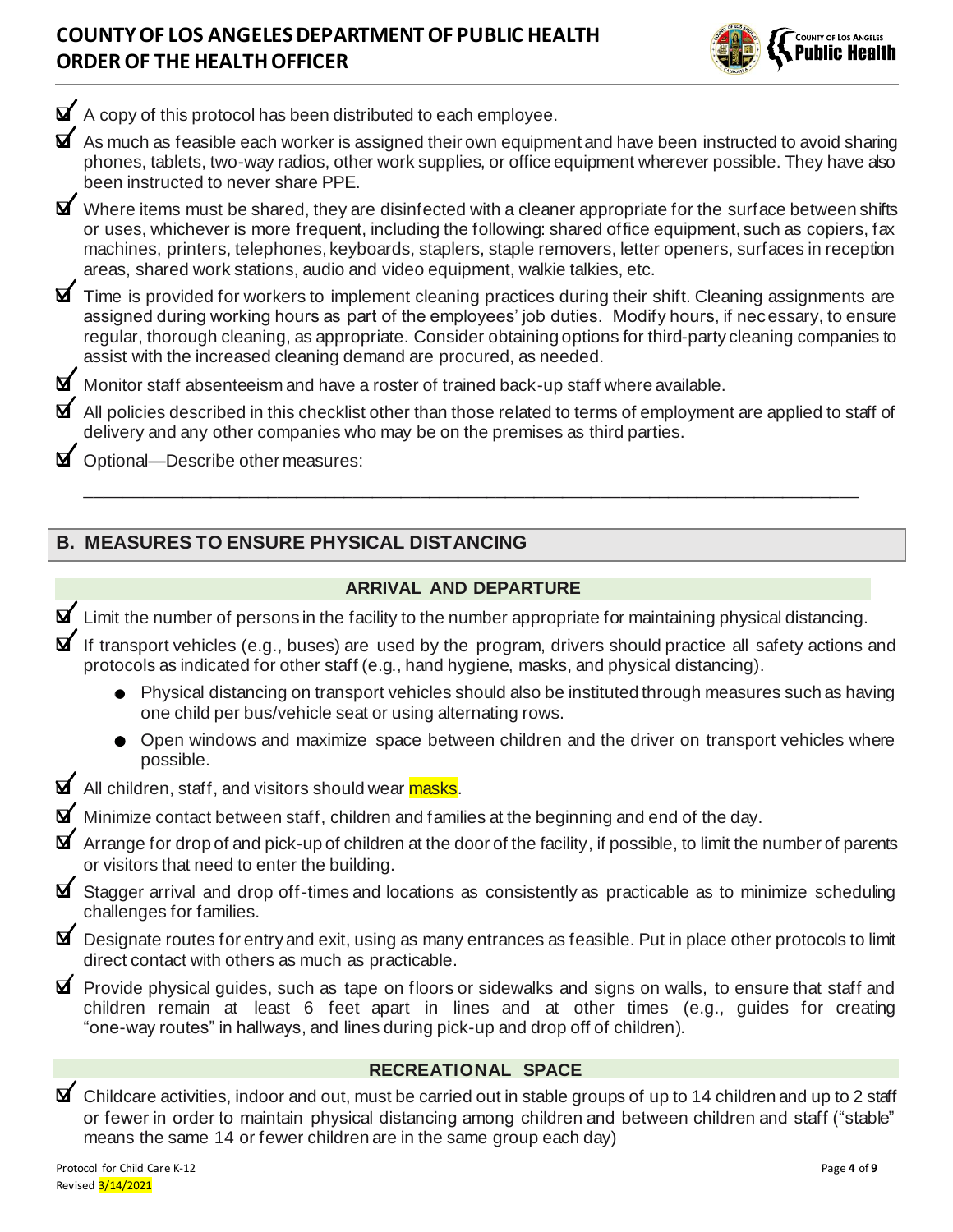

| <b>⊠</b> All visitors and children are required to wear masks while at the facility or on its premises, except while<br>napping, eating/drinking, or engaging in solo physical exertion (such as jogging by one's self). This applies<br>to all adults and to children 2 years of age and older. Only individuals who have been instructed not to wear<br>a mask by their medical provider are exempt from wearing one. To support the safety of your employees and<br>visitors, a mask should be made available to visitors who arrive without them. |
|-------------------------------------------------------------------------------------------------------------------------------------------------------------------------------------------------------------------------------------------------------------------------------------------------------------------------------------------------------------------------------------------------------------------------------------------------------------------------------------------------------------------------------------------------------|
| <b>Ø</b> Maximize space between seating, desks, and bedding. Consider ways to establish separation of children<br>through other means, for example, six feet between seats, partitions between seats, markings on floors to<br>promote distancing, arranging seating in a way that minimizes face-to face contact.                                                                                                                                                                                                                                    |
| $\blacktriangleright$ Consider redesigning activities for smaller groups and rearranging furniture and play spaces to maintain<br>separation.                                                                                                                                                                                                                                                                                                                                                                                                         |
| $\blacktriangleright$ Staff should develop instructions for maximizing spacing and ways to minimize risk of close contact among<br>children in both indoor and outdoor spaces that are easy for children to understand and are developmentally<br>appropriate through the use of aids such as floor markings and signs                                                                                                                                                                                                                                |
| $\blacktriangleright$ Restrict nonessential visitors, volunteers, and activities involving other groups at the same time.                                                                                                                                                                                                                                                                                                                                                                                                                             |
| <b>M</b> Restrict communal activities where practicable. If this is not practicable, stagger use, properly space<br>occupants, keep groups as small and consistent as possible and disinfect in between uses.                                                                                                                                                                                                                                                                                                                                         |
| $\blacktriangleright$ Limit gatherings and extracurricular activities to those that can maintain physical distancing and support<br>proper hand hygiene.                                                                                                                                                                                                                                                                                                                                                                                              |
| $\blacktriangleright$ Use alternative spaces as needed, including regular use of outdoor space, weather permitting. For example,<br>consider ways to maximize outside space, and the use of cafeterias and other spaces for use to permit<br>physical distancing.                                                                                                                                                                                                                                                                                     |
| $\blacktriangleright$ Minimize congregate movement as much as practicable.                                                                                                                                                                                                                                                                                                                                                                                                                                                                            |
| $\blacktriangleright$ Conduct as many activities with the children outdoors as possible (all fitness activities, singing and chanting<br>must only occur outdoors).                                                                                                                                                                                                                                                                                                                                                                                   |
| <b>MEALS</b>                                                                                                                                                                                                                                                                                                                                                                                                                                                                                                                                          |
| $\blacktriangleright$ Have children bring their own meals as feasible, and practice physical distancing when eating or have them<br>eat within their smaller group, instead of in a communal dining hall or cafeteria. Ensure the safety of children<br>with food allergies.                                                                                                                                                                                                                                                                          |
| $\blacktriangleright$ Use disposable food service items (e.g., utensils and plates). If disposable items are not feasible, ensure that<br>all non-disposable food service items are handled with gloves and washed with dish soap and hot water or<br>in a dishwasher. Individuals should wash their hands after removing their gloves or after directly handling<br>used food service items.                                                                                                                                                         |
| $\blacktriangleright$ If food is offered at any event, have pre-packaged boxes or bags for each attendee instead of a buffet or<br>family-style meal. Avoid sharing of foods and utensils.                                                                                                                                                                                                                                                                                                                                                            |
| <b>C. MEASURES FOR INFECTION CONTROL</b>                                                                                                                                                                                                                                                                                                                                                                                                                                                                                                              |

- ❑ Ensure all staff and families are aware of enhanced sanitation practices, physical distancing guidelines and their importance, proper use, removal and washing or disposal of masks, screening practices and COVID-19 specific exclusion criteria.
- ❑ Designate a staff person to be responsible for responding to COVID-19 concerns. All childcare staff and families should know who this person is and how to contact them. This individual should be trained to coordinate the documentation and tracking of possible exposures, in order to notify staff and families in a prompt and responsible manner. This person is also responsible for notifying local health officials of all COVID-19 cases at the facility.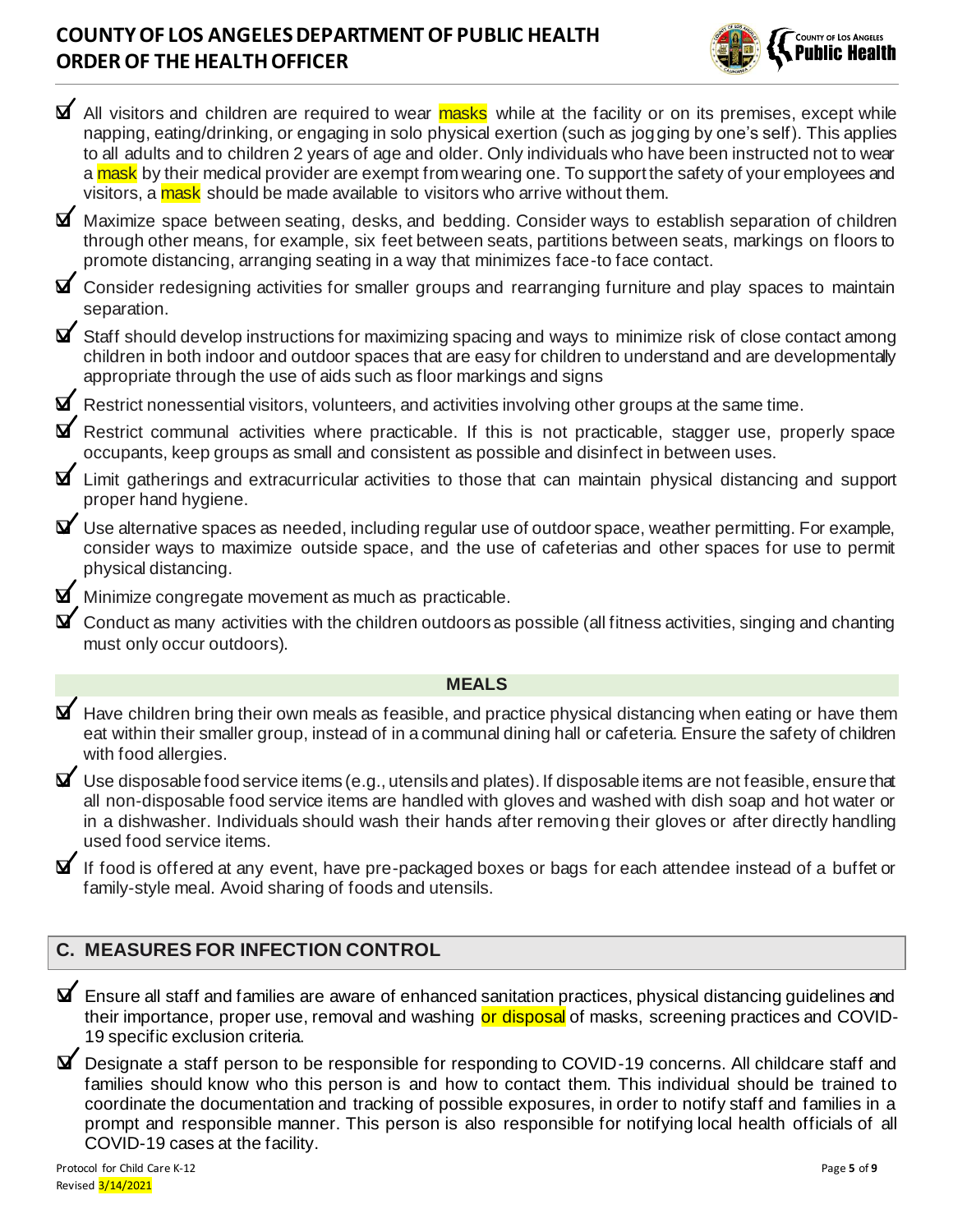

- $\blacktriangleright$  Ensure adequate supplies to support healthy hygiene behaviors, including soap, tissues, no-touch trashcans, and hand sanitizers with at least 60 percent ethyl alcohol for staff and those children who can safely use hand sanitizer.
- $\Delta'$  Teach children the following personal protective measures:
	- o Washing hands regularly before and after eating; after coughing or sneezing; after being outside; and after using the restroom.
	- o Avoid touching your eyes, nose, and mouth.
	- Cover coughs and sneezes.
	- Use a tissue to wipe your nose and cough/sneeze inside a tissue or your elbow.

❑ Consider routines enabling staff and children to regularly wash their hands at staggered intervals.

- ❑ Children and staff should wash their hands for 20 seconds with soap, rubbing thoroughly after application, and use paper towels (or single use cloth towels) to dry hands thoroughly.
- $\blacktriangleright$  Staff should model and practice handwashing. For example, for younger children, use bathroom time as an opportunity to reinforce healthy habits and monitor proper handwashing.
- ❑ Children and staff should use hand sanitizer when handwashing is not practicable. Sanitizer must be rubbed into hands until completely dry. Note: frequent handwashing is more effective than the use of hand sanitizers, especially when hands are visibly dirty
	- o Children under age 9 should use hand sanitizer under adult supervision. Call Poison Control if consumed: 1-800-222-1222. Ethyl alcohol-based hand sanitizers are preferred and should be used when there is the potential of unsupervised use by children. Isopropyl hand sanitizers are more toxic and can be absorbed through the skin. Do not use any products that contain methanol
- ❑ Consider portable handwashing stations throughout the site to minimize movement and congregation in bathrooms to the extent possible.
- $\blacktriangleright$  Suspend use of drinking fountains and instead encourage the use of reusable water bottles.
- $\blacktriangleright$  Frequently touched surfaces such as door handles, light switches, sink handles, bathroom surfaces, tables, and surfaces in transportation vehicles should be cleaned at least daily and more frequently throughout the day if possible.
- ❑ Limit use of shared playground equipment in favor of physical activities that require less contact with surfaces.
- $\blacktriangleright$  Limit sharing of objects and equipment, such as toys, games, and art supplies, otherwise clean and disinfect between uses.
- $\blacktriangleright$  Have multiple toys and manipulatives accessible that are easy to clean and disinfect throughout the day or provide individually labeled bins with toys and belongings for each child. Ensure toys that are difficult to clean (e.g., soft toys) are either removed from the classroom or carefully monitored for use by individual children only.
- ❑ When choosing cleaning products, use those approved for use against COVID-19 on the Environmental Protection Agency (EPA)-approved list "N" and follow product instructions. These products contain ingredients which are safer for individuals with asthma.
- $\blacktriangleright$  Use disinfectants labeled to be effective against emerging viral pathogens, following label directions for appropriate dilution rates and contact times. Provide employees training on the hazards of the chemicals, manufacturer's directions, and Cal/OSHA requirements for safe use.
- $\blacktriangleright$  Custodial staff with the responsibility of cleaning and disinfecting the site must be equipped with proper protective equipment, including gloves, eye protection, respiratory protection, and other appropriate protective equipment as required by the product instructions. All products must be kept out of children's reach and stored in a space with restricted access.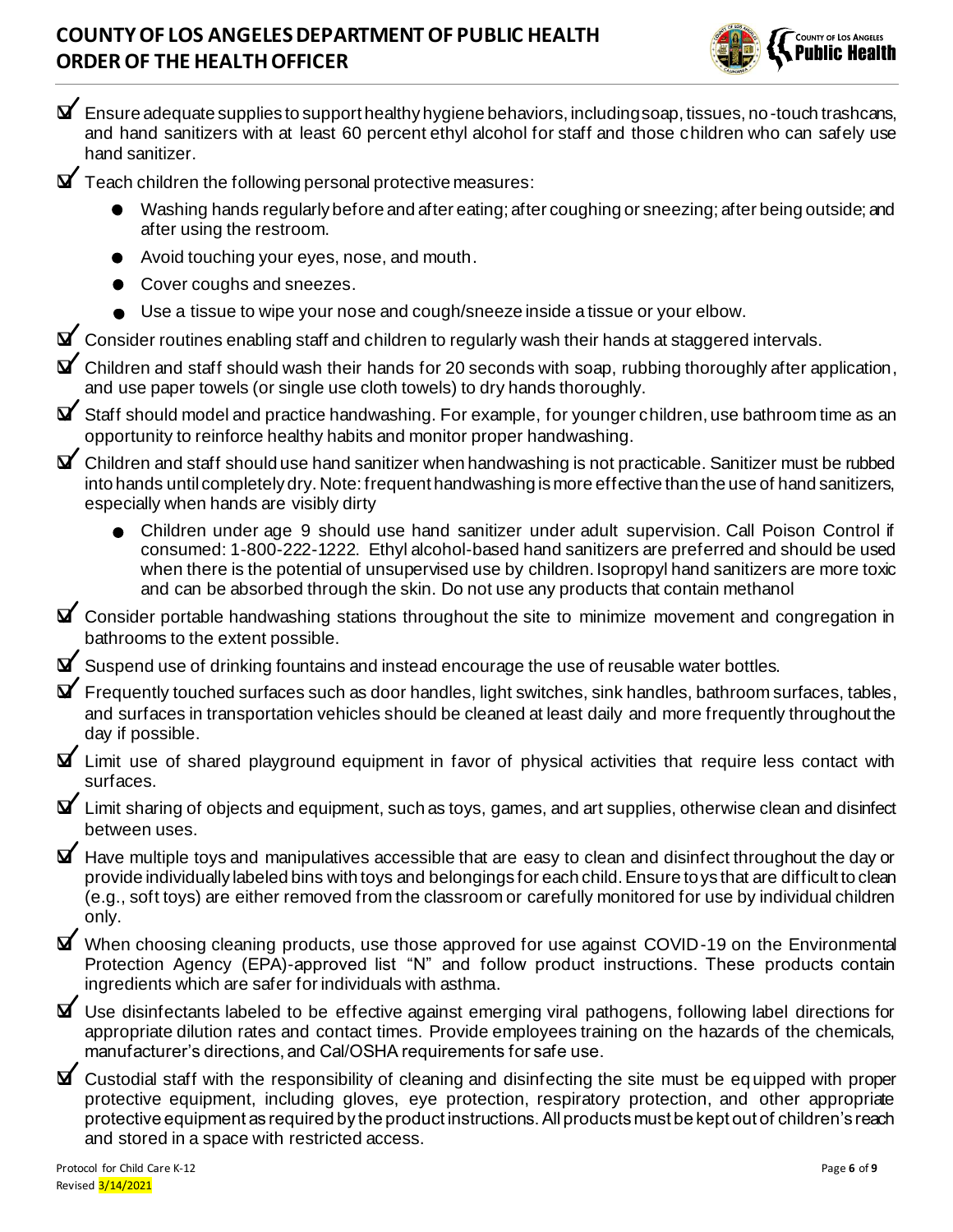

- ❑ When cleaning, air out the space before children arrive; plan to do thorough cleanings when children are not present. If using air conditioning, use the setting that brings in fresh air. Replace and check air filters and filtration systems to ensure optimal air quality.
- ❑ If opening windows poses a safety or health, consider alternate strategies for improving air flow such as maximizing central air filtration for HVAC systems (targeted filter rating of at least MERV 13).
- ❑ Take steps to ensure that all water systems and features (for example, drinking fountains, decorative fountains) are safe to use after a prolonged facility shutdown to minimize the risk of infections such as Legionnaires' disease.

### **SCREEN CHILDREN**

- $\blacktriangleright$  Train staff and educate children and their families about when they should stay home and when they can return to the childcare. Actively encourage staff and children who are sick or who have recently had close contact with a person with COVID-19 to stay home.
- $\blacktriangleright$  In addition to screening staff when they arrive, all children should also be screened upon arrival at the facility:
	- o Conduct visual wellness checks of all children upon arrival; this could include taking children's' temperatures at the beginning of each day with a no touch thermometer. If no touch thermometers are not available, reported temperature assessment is acceptable.
	- $\bullet$  The facility is required to follow DPH guidance o[n Decision Pathways](http://publichealth.lacounty.gov/media/Coronavirus/docs/education/ScreeningEducationSettings.pdf) for persons who screen positive for symptoms prior to entry to the educational institution or while at the educational institution. Ask all individuals about symptoms within the last 24 hours and whether anyone in their home has had a COVID-19 positive test. Symptom checks are also conducted before visitors may enter the facility. Checks must include a check-in concerning symptoms consistent with possible COVID-19 infection listed on the Decision Pathway. These checks can be done in person or through alternative methods such as on-line check in systems or through [signage](http://publichealth.lacounty.gov/media/Coronavirus/docs/business/NoticeToCustomers.pdf) posted at the entrance to the facility stating that visitors with these symptoms should not enter the premises.
- ❑ Exclude any child, parent, caregiver, or staff showing symptoms consistent with COVID-19 infection or with a known exposure to an individual confirmed to have COVID-19.
- $\blacktriangleright$  Monitor staff and children throughout the day for signs of illness; send home children and staff with symptoms consistent with possible COVID-19 infection. Send persons to the appropriate medical facility rather than their home if necessary.

#### **IF STAFF OR CHILDREN BECOME ILL**

- ❑ Identify an isolation room or area to separate anyone who exhibits symptoms of COVID-19.
- $\blacktriangleright$  Ensure they are wearing a cloth mask or surgical mask if they are over the age of 2 and do not have problems putting on or removing the mask or have issues breathing with the mask on.
- $\blacktriangleright$  The child or staff exhibiting symptoms should remain in the isolation room until they can be transported home or to a healthcare facility, as soon as practicable.
- $\blacktriangleright$  Establish procedures for safely transporting anyone sick to their home or to a healthcare facility, as appropriate. Call 9-1-1 without delay if the individual develops persistent pain or pressure in the chest, confusion, or bluish lips or face.
- ❑ Sites should ensure that they have at least one, but preferably more, emergency contact numbers to ensure prompt notification if a child develops signs of illness.
- $\blacktriangleright$  Advise sick staff members and children not to return until they have met criteria to return to the facility as outlined in th[e Decision Pathways](http://publichealth.lacounty.gov/media/Coronavirus/docs/education/ScreeningEducationSettings.pdf) for symptomatic persons at an educational institution.
- Protocol for Child Care K-12 Page **7** of **9** Revised 3/14/2021  $\blacktriangleright$  Upon being informed that a staff member or child tests positive for COVID-19, the facility is required to instruct the infected person to isolate themselves at home and instruct all persons exposed to the infected person to quarantine. Exposures will be reviewed to assess which persons need quarantine including the possibility of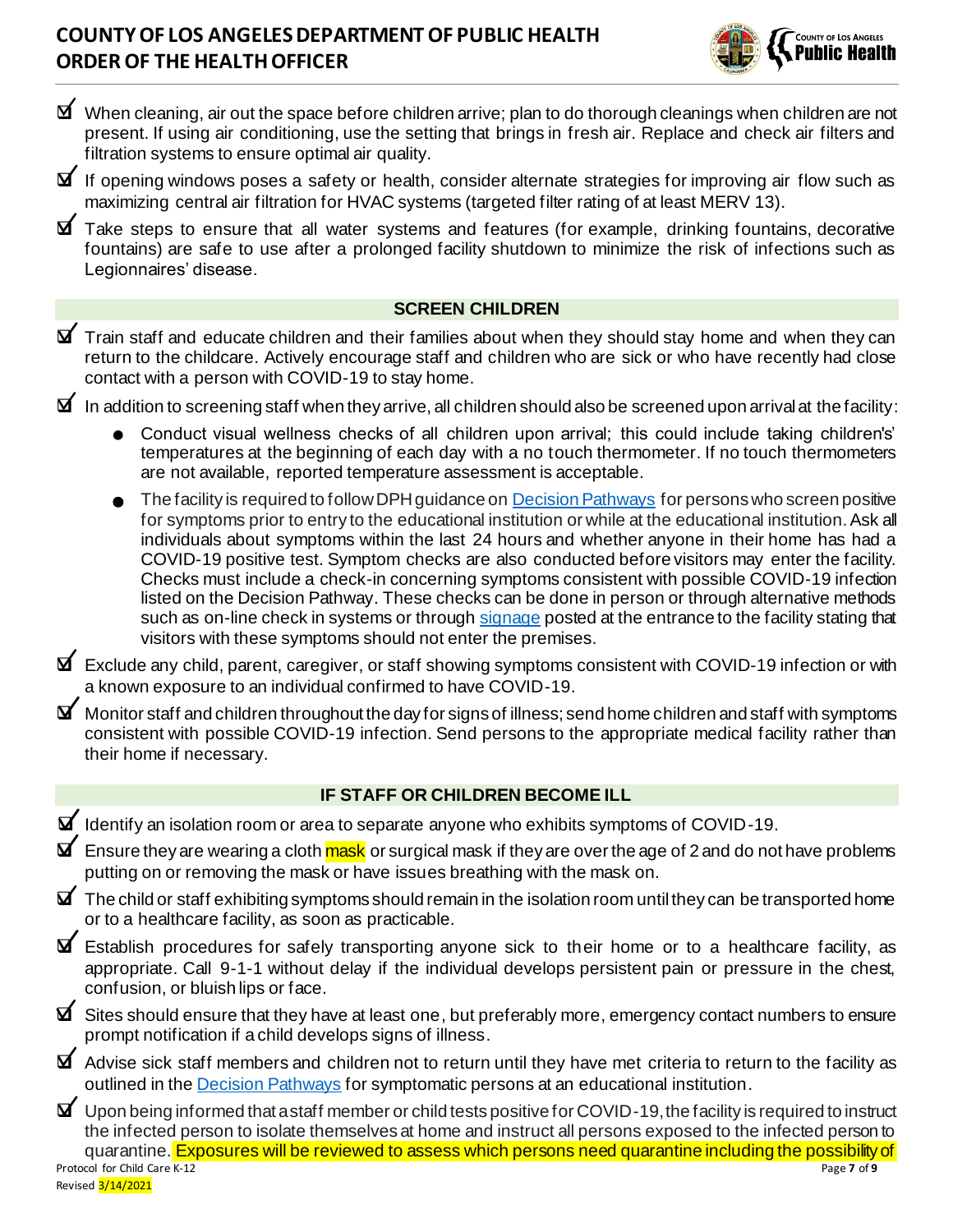

quarantining all individuals in the same cohort or classroom as an infected person if exposures cannot be ruled out for the entire group. See public health guidance on isolation (ph. lacounty.gov/covidisolation) and quarantine [\(ph.lacounty.gov/covidquarantine](http://publichealth.lacounty.gov/acd/ncorona2019/covidquarantine/)) for additional details.

❑ Facilities are required to notify the Department of Public Health of all individuals with confirmed COVID-19 who were on site at any point within the 14 days prior to the illness onset date. A confirmed COVID-19 case is an individual who has a positive COVID-19 test. The illness onset date is the first date of COVID-19 symptoms or the COVID-19 test date, whichever is earlier.

❑ Secure, online reporting is the preferred method for notifying DPH of COVID-19 exposures and can be done on a computer or mobile device with access to the secure web application: [http://www.redcap.link/lacdph.](http://www.redcap.link/lacdph.%20educationsector.covidreport) [educationsector.covidreport](http://www.redcap.link/lacdph.%20educationsector.covidreport). If online reporting is not possible, reporting can be done manually by downloading and completing the [COVID-19 Case and Contact Line List](http://publichealth.lacounty.gov/acd/Diseases/EpiForms/COVID_OBlinelist_Education_Sector.xlsm) for the Education Sector and sending it to [ACDC-Education@ph.lacounty.gov.](mailto:ACDC-Education@ph.lacounty.gov)

- o Reporting of 1 or 2 confirmed cases should be done within 1 business day of being notified of the case(s).
- In the event that 3 or more cases are identified within a 14 day-period, the employer should immediately report this cluster to the Department of Public Health. The Department of Public Health will work with the program to determine whether the cluster is an outbreak that will require a public health outbreak investigation.
- ❑ Close off areas used by any sick person and do not use before cleaning and disinfection. Wait 24 hours before you clean or disinfect. If 24 hours is not feasible, wait as long as possible.

❑ Ensure a safe and correct application of disinfectants using personal protective equipment and ventilation recommended for cleaning. Keep cleaning and disinfectant products away from children.

- ❑ During an outbreak or a large exposure, in consultation with the local public health department, the appropriate childcare administrator may consider if closure is warranted and length of time based on the risk level within the specific community:
	- If the program is closed discourage staff, students, and their families from gathering or socializing anywhere. This includes group childcare arrangements, as well as gathering at places like a friend's house, a favorite restaurant, or the local shopping mall.

#### **LIMIT SHARING**

- $\blacktriangleright$  Keep each children's belongings separated and in individually labeled storage containers, cubbies, or areas. Ensure belongings are taken home each day to be cleaned and disinfected.
- $\blacktriangleright$  Ensure adequate supplies to minimize sharing of high-touch materials (art supplies, equipment, etc.) to the extent practicable or limit use of supplies and equipment to one group of children at a time and clean and disinfect between uses.
- ❑ Avoid sharing electronic devices, clothing, toys, books, and other games or learning aids as much as practicable.

### **D. MEASURES THAT COMMUNICATE TO THE PUBLIC**

- ❑ Maintain communication systems that allow staff and families to self-report symptoms and receive prompt notifications of exposures and closures, while maintaining confidentiality.
- $\blacktriangleright$  A copy of this protocol is posted at all public entrances to the facility.
- $\Delta$  Signs are displayed throughout that remind instructors and children of the need for physical distancing and the use of <mark>masks</mark>.
- $\blacktriangleright$  Signs are posted that instruct visitors that they should stay home if sick with respiratory symptoms.